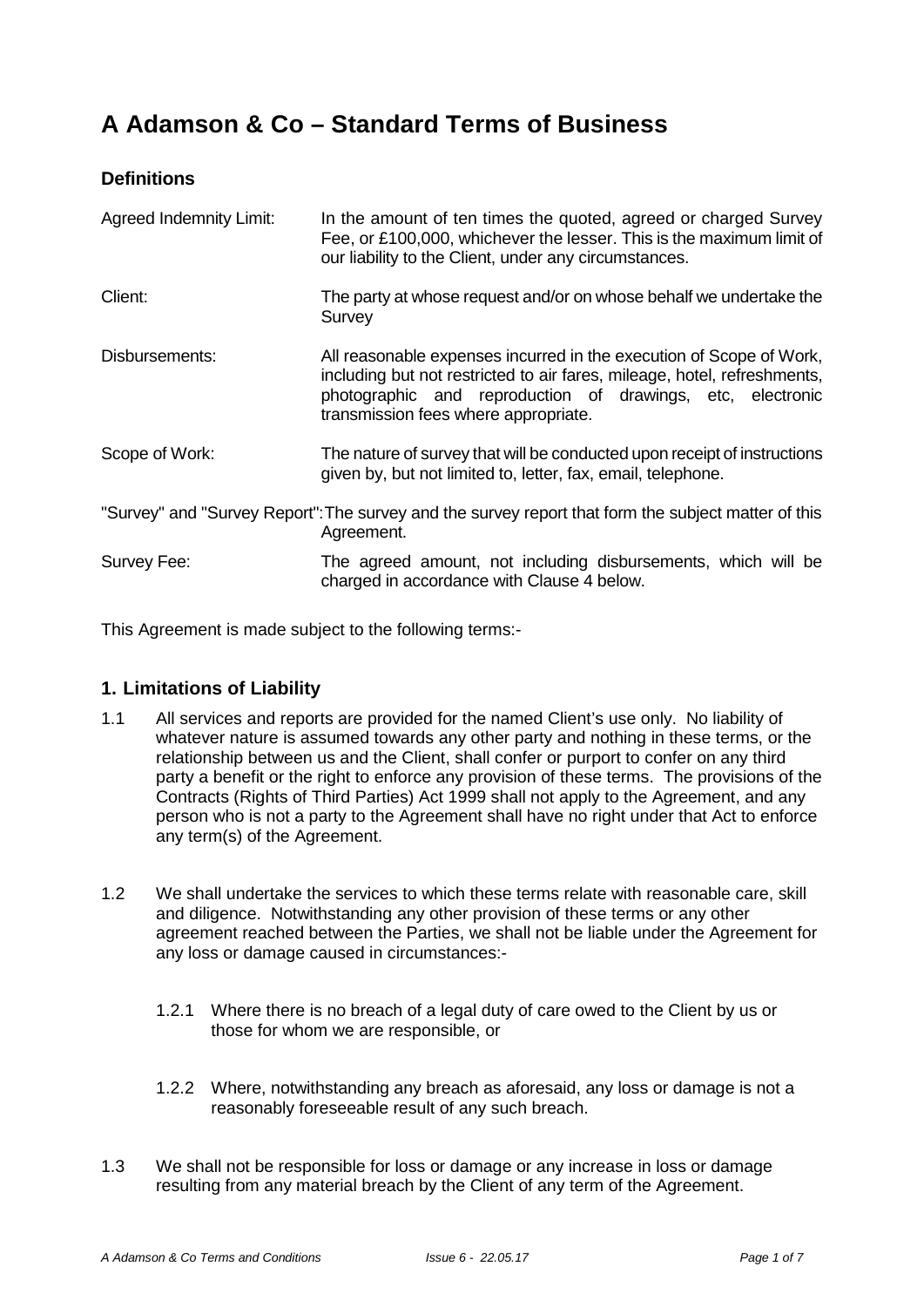- 1.4 Any claim by the Client in respect of any breach of our obligations hereunder must be notified to us as soon as is reasonably practicable after the Client becomes aware of the breach, but no later than 6 months from submission of the report. Where any breach is capable of remedy, we must be afforded a reasonable opportunity to put matters right at our expense.
- 1.5 The Client covenants with us and our servants and agents that no such servant or agent shall in any circumstances whatsoever be under any liability for any loss arising or resulting directly or indirectly from any act, neglect or default on his part while acting in the course of or in connection with his employment and, without prejudice to the generality of the foregoing, every exemption, limitation and condition herein contained and every right, exemption and limitation of liability applicable to us or to which we are entitled hereunder shall also be available to protect every such servant or agent acting as aforesaid and for the purpose of the foregoing provisions we are or shall be deemed to be acting as agents or trustees on behalf of and for the benefit of all persons who are or might be our servants or agents from time to time and all such persons shall to this extent be or be deemed to be parties to these terms.
- 1.6 The Client acknowledges and agrees that, for reasons of commercial practicality, it is necessary for us to limit our potential liability in respect of loss or damage suffered by the Client as a result of any breach by us of any of our obligations under the Agreement. As such, the Client acknowledges and agrees that no liability howsoever arising whether under the Agreement or otherwise shall attach to us except insofar as such liability is covered by any professional indemnity insurance referred to at paragraph 1.7 that we may hold from time to time and the aggregate amount of such liability shall in any event be limited to the Agreed Indemnity Limit.
- 1.7 We shall from time to time and as appropriate maintain professional indemnity insurance in the amount of the Agreed Indemnity Limit throughout the period of the performance of our duties hereunder, provided that such insurance shall remain available at reasonable market rates.
- 1.8 Our liability shall not extend to particulars, data and other information given to us by others or obtained from outside sources, publications and the like reasonably relied upon by us, including but not restricted to Class records, registry details or other such information and no assurances can be given regarding the accuracy of the same.
- 1.9 Unless otherwise stated in writing, all services and reports are provided on the basis that they carry no guarantee regarding ownership or title, freedom from mortgages, charges, debts, liens or other encumbrances, or vessel stability, performance, design or suitability for purpose.
- 1.10 The Client shall be responsible for any losses, expenses or other costs reasonably incurred by us that are caused by a breach of the Client's obligations to us hereunder.
- 1.11 We shall not be liable in respect of any breach of our obligations hereunder resulting from unforeseeable causes beyond our reasonable control.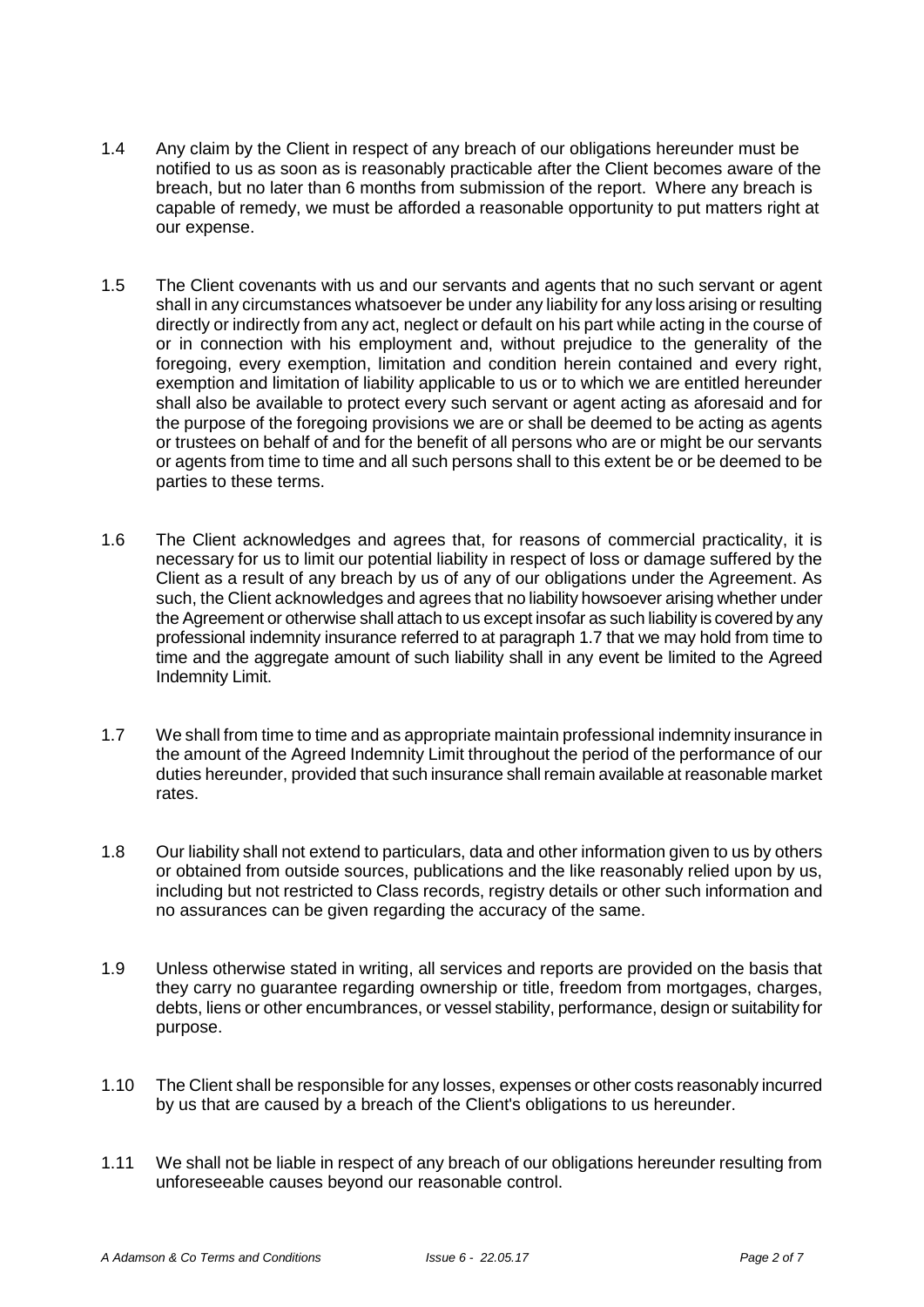- 1.12 Notwithstanding any other provision of the Agreement, where the Client is acting in the course of a business or commercial operation:-
	- 1.12.1 Our liability shall expire six months after the date of the Survey Report and we shall thereafter have no further liability whether in contract, tort or otherwise;
	- 1.12.2 We shall have no liability whether in contract, tort or otherwise:-
		- 1.12.2.1 In respect of any consequential or economic loss or for loss of profit or turnover or loss of use suffered by the Client howsoever arising, whether under the Agreement or otherwise, and without prejudice to the generality of the foregoing we shall not be liable for any consequences of late performance of the Survey and/or late delivery of the Survey Report;
		- 1.12.2.2 In respect of any breach of our obligations hereunder of which written notification shall not have been given within 7 days of the date on which the Client ought reasonably to have become aware of the existence of such breach;
		- 1.12.2.3 In respect of any loss, injury or damage sustained as a result of (i) any defect in any material or workmanship, or (ii) the act, omission or insolvency of any person other than ourselves, and we shall have no liability to indemnify the Client in respect of any claim made against the Client for any such loss, injury or damage;
		- 1.12.2.4 Our liability shall be limited to the amount for which we would have been liable but for the application of this paragraph less such sum(s) as would have been recovered by us (ignoring the operation of this paragraph) from any other adviser or contractor pursuant to the Civil Liability (Contribution) Act 1978 had we brought proceedings thereunder against such parties (they being deemed to have undertaken liability in no less onerous terms in favour of the Client than those contained herein) for a contribution or indemnity awarded in those proceedings.
- 1.13 Notwithstanding any other provision of the Agreement:-
	- 1.13.1 All survey work undertaken hereunder shall be on terms that, unless otherwise stated in writing, no guarantee is given against faulty design, latent defects or of suitability of the vessel or other item for any particular purpose or of compliance with any particular local, national or international requirement or code, and opinions are given without the benefit of running of machinery or opening up or other dismantling whether of interior linings, machinery or other items or systems.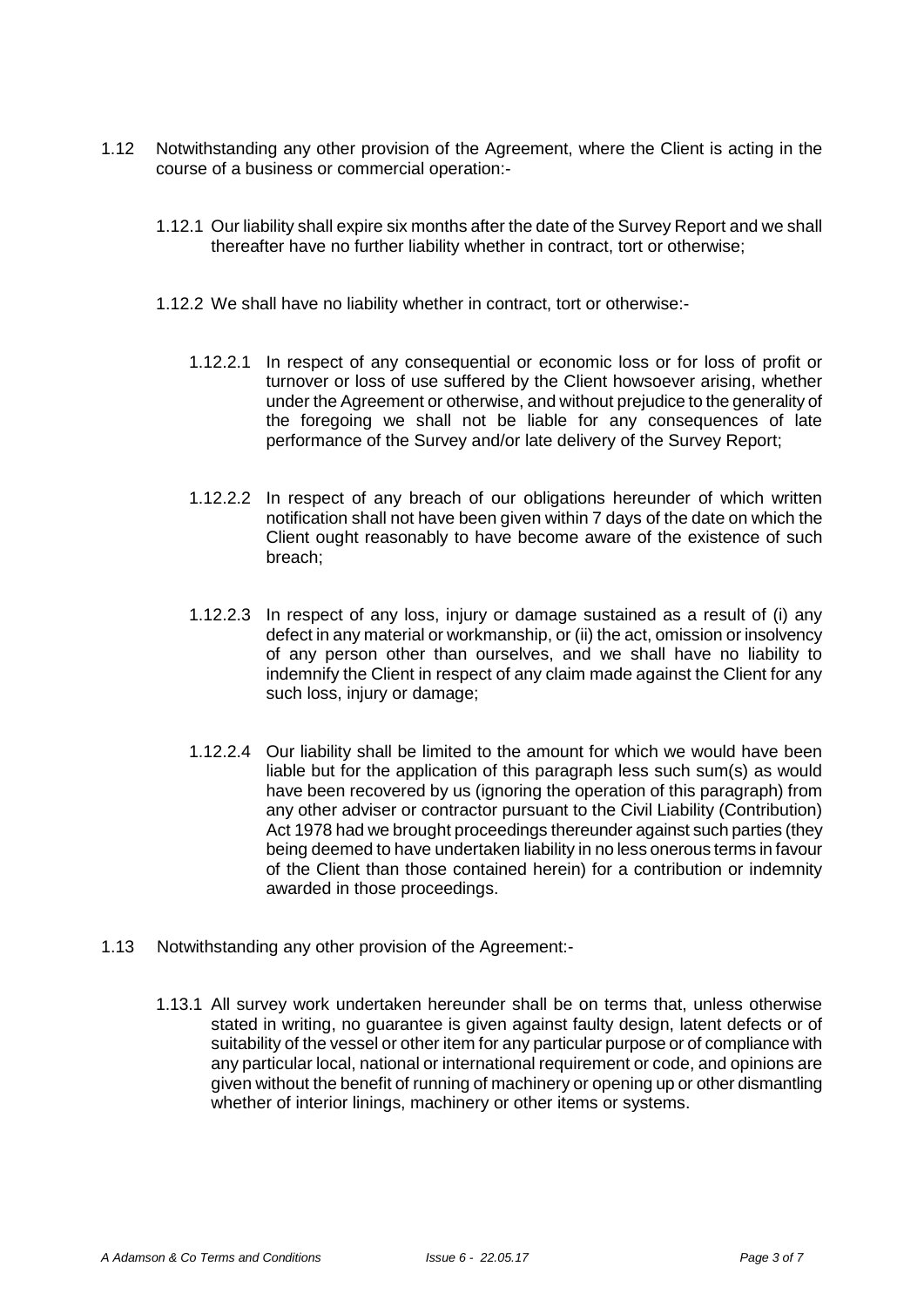1.13.2 We shall have no liability whether in contract, tort or otherwise in respect of the consequences of late, incomplete, inadequate, inaccurate or ambiguous instructions, or the non-disclosure by the Client of relevant information.

## **2 Surveys**

- 2.1 The Client's instructions received either in writing, by electronic means or telephone, and the scope of services to be undertaken, are as defined in the Scope of Work. Any subsequent changes or additions to the Scope of Work must be agreed in writing by the Parties.
- 2.2 The Client undertakes to :-
	- 2.2.1 Ensure that full instructions are given to us and are provided in sufficient time to enable the required services to be performed effectively and efficiently. The Client agrees to disclose to us all relevant information of which they have knowledge, or to which they have access, in relation to the vessel to be surveyed, and
	- 2.2.2 Procure all necessary access to premises and vessels (including lift-out, trials and facility for inspection ashore and afloat as appropriate) for no less than such a time as shall in each particular circumstance be reasonable, to enable all appropriate inspections and tests to be undertaken or performed, and to ensure that all appropriate safety measures are taken to provide safe and secure working conditions, provided always that in the event of any breach of these requirements causing any failure on our part to undertake the Scope of Work the Client shall be responsible for all consequential costs incurred by us and in respect of any element of the Scope of Work undertaken.
- 2.3 To the extent that we are so instructed, we will inspect the vessel as thoroughly as is practicable and will endeavour to comment on the more important items where, in our reasonable opinion, major costs consequences are considered likely to arise. It follows that we cannot comment on every minor matter but we will try to point out where small factors may become more serious. Our intention is to report on the integrity of the main structural or physical elements of the vessel so far as can reasonably be ascertained from a visual inspection of the vessel at its location at the time of survey. The Client accepts that our survey report(s) cannot cover hidden, unexposed or inaccessible areas of the vessel; neither can we undertake to investigate areas that we believe to be inaccessible at the time of inspection. Where we are unable to gain access to areas commonly accessible, we will endeavour to point this out.
- 2.4 In every case, we recommend a full survey of a vessel, to include inspection of the vessel while lifted and while in the water. Where we accept instructions to survey a vessel solely on the basis of an inspection of the vessel while located in-water, we make no representation and give no warranty as to its watertight integrity, fitness for purpose or seaworthiness.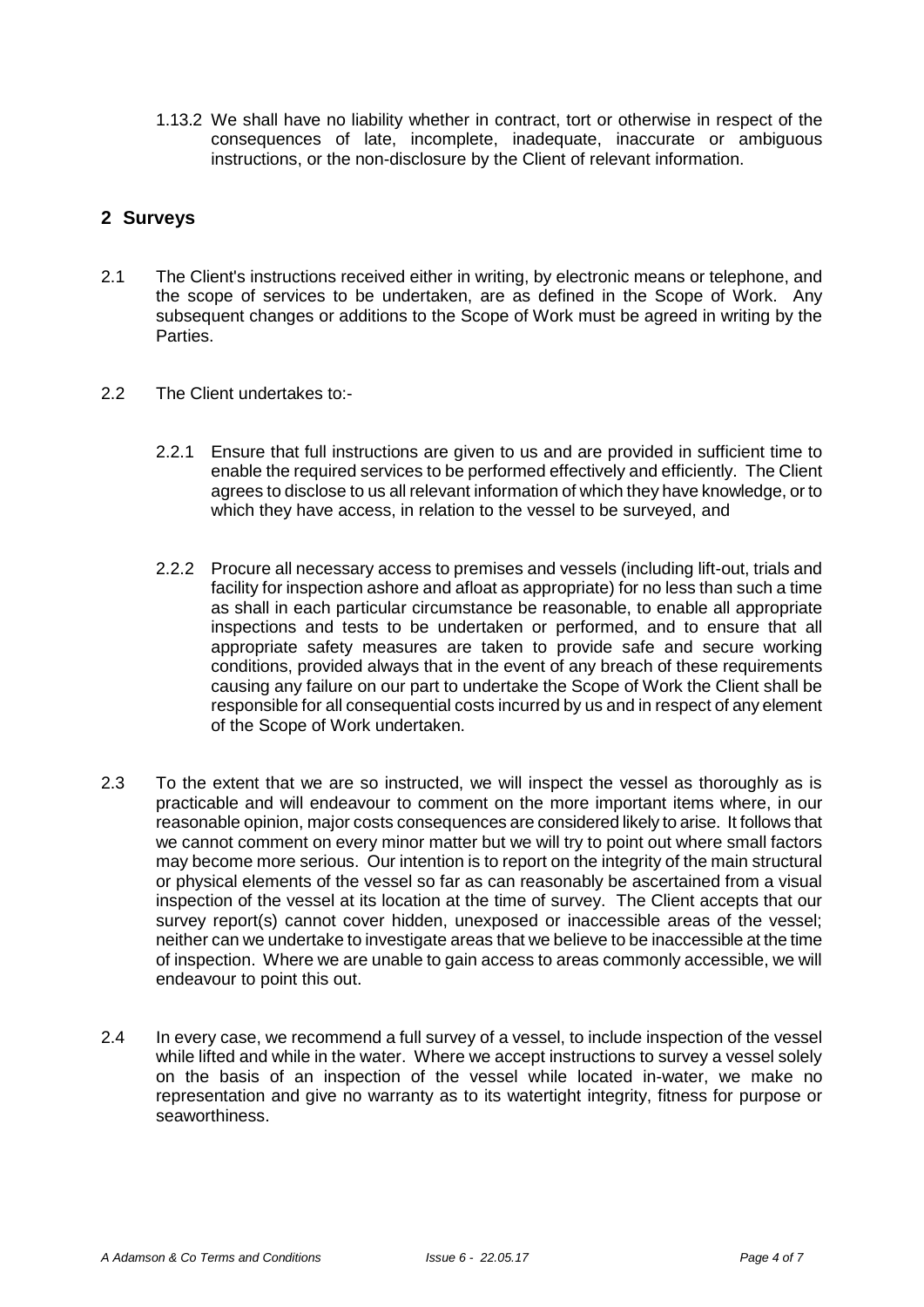## **3 Valuations**

3.1 All valuation work undertaken shall be in accordance with the Scope of Work and shall be on terms that, unless otherwise stated in writing, such work relates solely to the date and place referred to. Valuations are based on opinions only and are not representations of fact, nor do they carry with them any guarantee of the particulars or information on which opinions are based. Valuations assume a willing buyer and willing seller and market conditions applicable at the time of valuation or such other date as is expressly referred to**.**  In the event that the valuation is a forecast of that which might obtain at some point in the future, such valuation carries no guarantee, nor is there warranty of suitability, fitness for purpose or seaworthiness.

## **4 Fees**

- 4.1 The Survey Fee and all disbursements shall become due and payable on such terms and in such amounts as shall be agreed from time to time. VAT and bank charges shall be payable at the prevailing rate, if applicable, in addition to all fees and expenses. Invoices will be submitted in respect of all fees and expenses when due, and the amount of each invoice shall be settled within the time period stated on the invoice and from the date of the invoice. Thereafter, interest shall be payable on all sums owing and unpaid at a rate of 4% over Royal Bank of Scotland base rate.
- 4.2 We shall from time to time and as appropriate issue a Proforma invoice in respect of the survey costs pertaining to the Scope of Work. The Survey Fee and disbursements must be remitted by the date stated on the invoice and cleared through our bankers before the Survey Report or other appropriate documentation is released. In the event of changes to the Scope of Work subsequent to issuance of the Proforma invoice, a further invoice in the agreed amount will be presented for settlement under these Terms.

## **5 Default**

- 5.1 Client default: we may terminate the appointment forthwith if the Client fails for more than 21 days to pay any sum due when demanded, or if the Client fails to respond promptly to requests for information and/or instructions and fails adequately to respond to 21 days formal notice of such failure, without prejudice to our accrued rights.
- 5.2 Other defaults: either party may terminate the appointment forthwith by notice if the other party shall: have a petition presented for its winding up or administration which is not discharged within 14 days of presentation or any other action is taken with a view to its winding up (otherwise than for the purpose of reorganisation or amalgamation without insolvency), or become bankrupt or commit an act of bankruptcy, or make any arrangement or composition for the benefit of creditors, or have a receiver or manager or administrative receiver or administrator or liquidator appointed in respect of any of its assets, or have anything analogous to any of the foregoing under the laws of any jurisdiction occur to it, or cease or threaten to cease to carry on business; without prejudice to the accrued rights of the other party.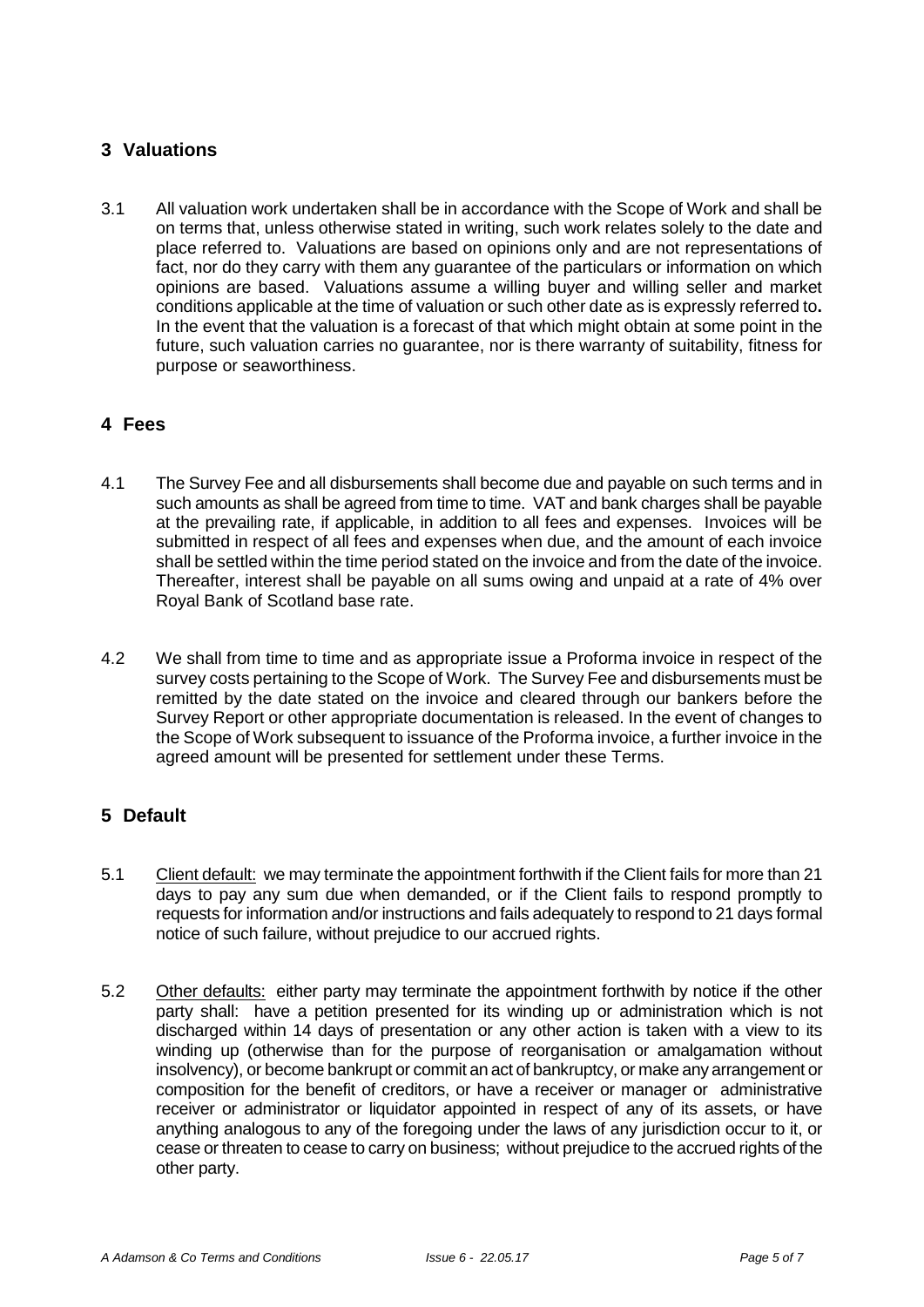## **6 Law and Disputes**

6.1 These terms shall be governed by and construed in accordance with Scottish law and any dispute or difference arising, or claim made, between or by the Parties out of or in relation to or in connection with the provision of services to which these terms relate and which cannot be resolved by the Parties shall be submitted to the non-exclusive jurisdiction of the Courts of Scotland.

## **7 Miscellaneous**

- 7.1 No exercise or failure to exercise or delay in exercising any right, power or remedy vested in either party shall be deemed to be a waiver by that party of that or any other right, power or remedy.
- 7.2 Neither party shall transfer or assign its rights or obligations under these terms without the prior written consent of the other.
- 7.3 In the event that any provision of these terms is held to be a violation of any applicable law, statute or regulation the same shall be deemed to be deleted from these terms and shall be of no force or effect and these terms shall remain in full force and effect as if such provision had not been contained therein. Notwithstanding the foregoing in the event of any such deletion the Parties shall negotiate in good faith in order to agree the terms of an acceptable alternative provision.
- 7.4 Except where expressly stated to the contrary, in a written document signed by the Parties on or after the date hereof, these terms form the entire agreement between the Parties and supersede all previous agreements and understandings between the Parties, and no warranty, condition, description, term or representation is given or to be implied by anything said or written in negotiations between the Parties or their representatives prior to the communication of these terms.
- 7.5 References to "we", "us" and "our" include our employees and persons, firms and companies appointed or engaged by us as our agents for carrying out any work or services under these terms, all persons, firms and companies to whom performance of any work or services under these terms is sub-contracted or delegated by us, and all agents and employees of persons, firms and companies referred to in this clause.
- 7.6 Any communication required to be given under these terms by either party shall be in writing and shall be sufficiently given either by letter, fax or electronic mail (provided the same is capable of being recorded by the recipient in durable form) sent to the other at the contact details previously notified and any such notice shall be deemed to have been given at the time at which it would in the ordinary course of transmission have been received.